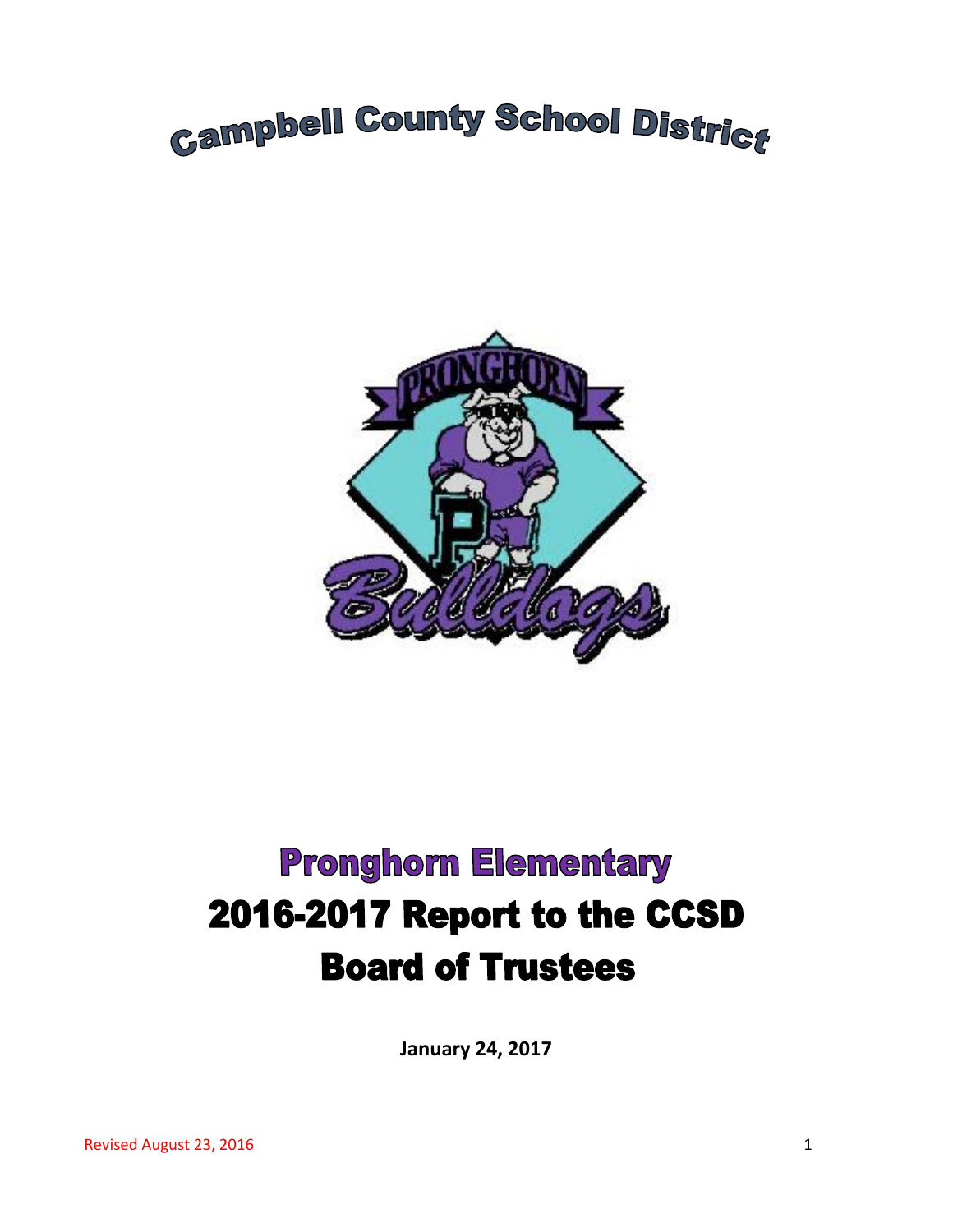### **Pronghorn Elementary Demographics:**

**Staff (2015 - 2016)**

| <b>Certified Staff</b> | 39 |
|------------------------|----|
| <b>ESP Staff</b>       | 23 |

#### **October 1, 2015**

| Grade | <b>School</b> | JK/K  | -  |    | . .                             | z  | . . |    |
|-------|---------------|-------|----|----|---------------------------------|----|-----|----|
| Total | 457           | 13/60 | 63 | 68 | $\overline{\phantom{a}}$<br>י ס | 63 | 62  | ΩT |

|                                 | 2015-2016     |                 |            |  |
|---------------------------------|---------------|-----------------|------------|--|
|                                 | <b>School</b> | <b>District</b> | <b>WYO</b> |  |
| Gender                          |               |                 |            |  |
| Female                          | 46.20%        | 47.70%          | 48.42%     |  |
| Male                            | 53.80%        | 52.30%          | 51.57%     |  |
|                                 |               |                 |            |  |
| <b>Individualized</b>           |               |                 |            |  |
| <b>Education Plan</b>           | 11.40%        | 14.10%          | 13.95%     |  |
|                                 |               |                 |            |  |
| <b>Free &amp; Reduced Lunch</b> | 20.50%        | 35.76%          | 35.23%     |  |
|                                 |               |                 |            |  |
| <b>Mobility</b>                 | 6.01%         | 16.16%          | N/A        |  |
|                                 |               |                 |            |  |
| <b>English Language</b>         |               |                 |            |  |
| <b>Learners</b>                 | 0.001%        | 4.89%           | 3.83%      |  |
|                                 |               |                 |            |  |
| <b>Ethnicity</b>                |               |                 |            |  |
| <b>Native American</b>          | 1.00%         | 1.90%           | 3.33%      |  |
| Asian                           | 0.00%         | 1.00%           | 0.84%      |  |
| <b>Black</b>                    | 0.00%         | 1.00%           | 1.13%      |  |
| Hispanic                        | 1.20%         | 10.60%          | 14.11%     |  |
| Pacific Islander                | 0.00%         | .30%            | 0.15%      |  |
| White                           | 97.80%        | 96.30%          | 78.32%     |  |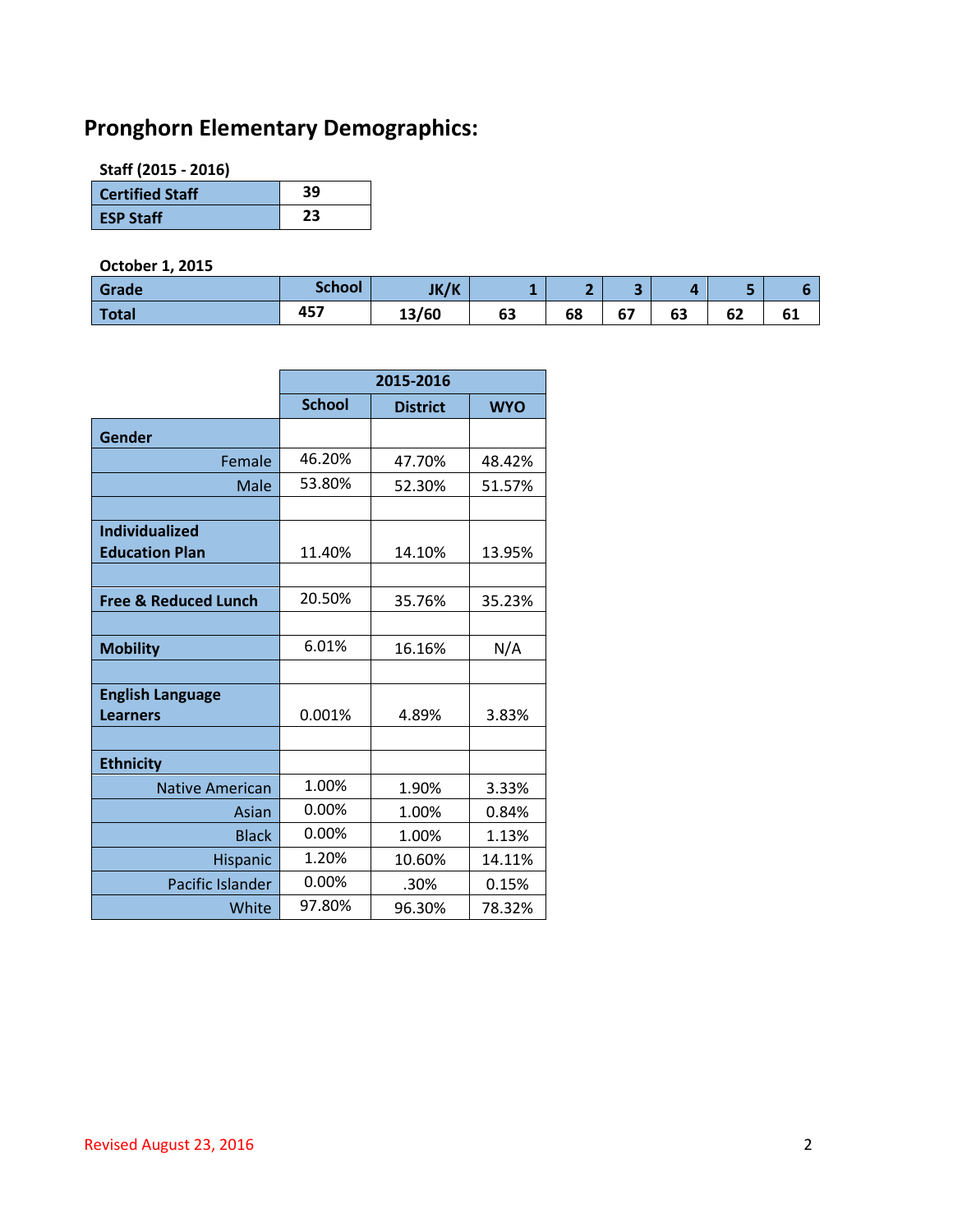#### **Pronghorn Elementary 2016 Results Based on Student Achievement Goal #1 of District's Strategic Plan**

District grade levels will exceed the state average in content areas measured by the Wyoming State Assessment (PAWS).

|         |       |         | <b>School</b> | <b>District</b> | <b>State</b> |
|---------|-------|---------|---------------|-----------------|--------------|
|         |       |         | Percent       | Percent         | Percent      |
| School  | Grade | Subject | Proficient    | Proficient      | Proficient   |
| Year    |       |         | and           | and             | and          |
|         |       |         | Advanced      | Advanced        | Advanced     |
|         |       |         |               |                 |              |
|         |       |         |               |                 |              |
|         |       |         |               |                 |              |
|         |       |         |               |                 |              |
| 2015-16 | 03    | Math    | 59.70         | 44.17           | 52.94        |
| 2015-16 | 03    | Reading | 71.64         | 53.27           | 58.05        |
|         |       |         |               |                 |              |
| 2015-16 | 04    | Math    | 66.67         | 52.20           | 55.18        |
| 2015-16 | 04    | Reading | 73.02         | 63.58           | 65.44        |
| 2015-16 | 04    | Science | 71.43         | 55.28           | 54.47        |
|         |       |         |               |                 |              |
| 2015-16 | 05    | Math    | 66.13         | 47.09           | 56.31        |
| 2015-16 | 05    | Reading | 74.19         | 57.45           | 61.07        |
|         |       |         |               |                 |              |
| 2015-16 | 06    | Math    | 59.68         | 52.93           | 49.79        |
| 2015-16 | 06    | Reading | 69.35         | 56.63           | 57.89        |
|         |       |         |               |                 |              |
|         |       |         |               |                 |              |
|         |       |         |               |                 |              |
|         |       |         |               |                 |              |
|         |       |         |               |                 |              |
|         |       |         |               |                 |              |
|         |       |         |               |                 |              |

Writing was not assessed in 2015 and 2016.

**Summary Points:**

- **2015-16 Pronghorn scores were higher than the district and state averages in all areas**
- **2015-16 Pronghorn scores improved in 8 out the 9 achievement areas compared to 2014-15**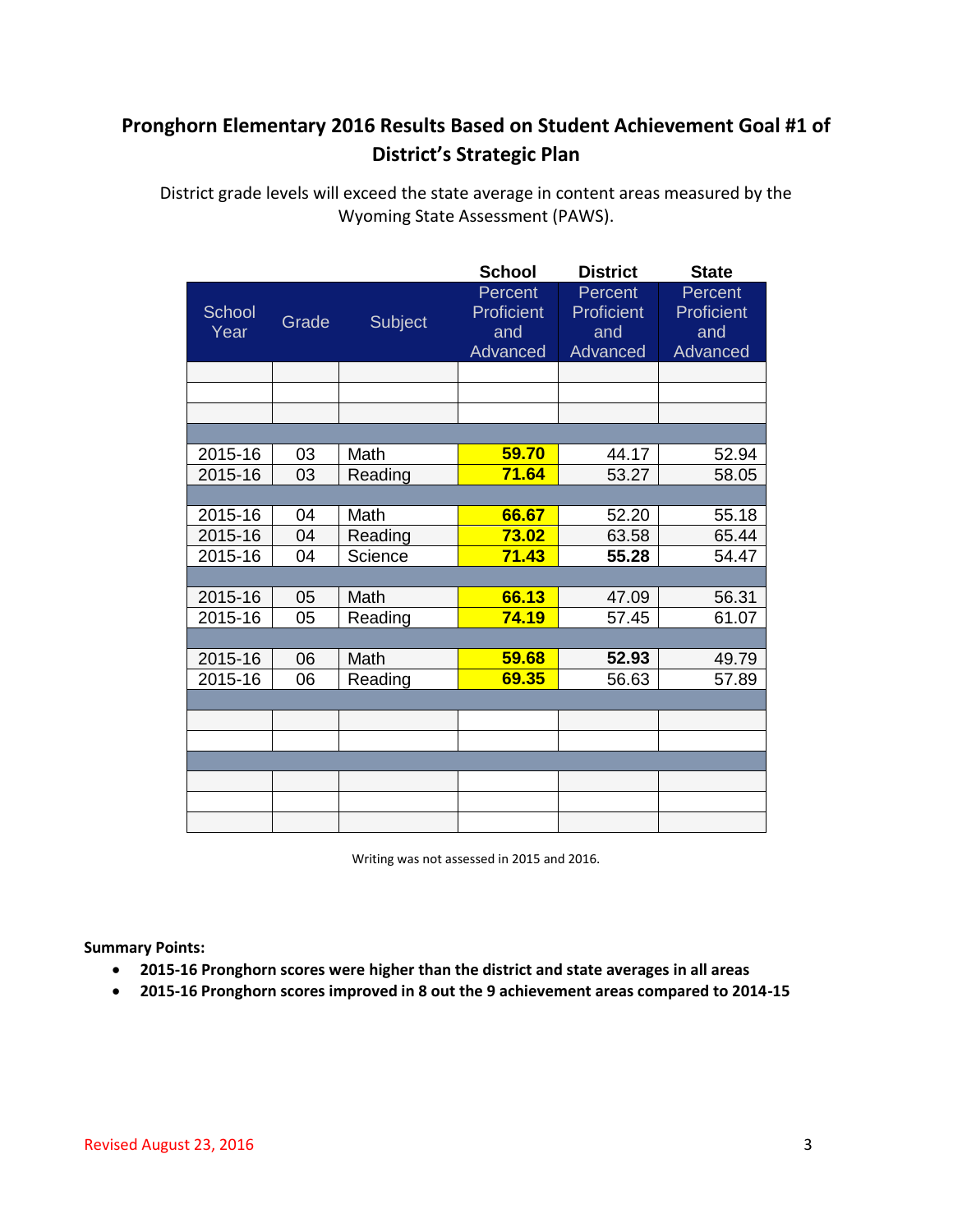| <b>Gender</b>                        | Math     | Reading | <b>Science</b> |
|--------------------------------------|----------|---------|----------------|
| Female                               | 59.07%   | 75.02%  |                |
| Male                                 | 65.95%   | 69.95%  |                |
|                                      |          |         |                |
| <b>Individualized Education Plan</b> | 24.64%   | 20.47%  |                |
|                                      |          |         |                |
| <b>Free &amp; Reduced Lunch</b>      | 47.90%   | 53.89%  |                |
|                                      |          |         |                |
| <b>English Language Learners</b>     | 0.00%    | 0.00%   |                |
|                                      |          |         |                |
| <b>Ethnicity</b>                     |          |         |                |
| <b>Native American</b>               | 100.00%  | 100.00% |                |
| Asian                                | $0.00\%$ | 0.00%   |                |
| <b>Black</b>                         | 0.00%    | 0.00%   |                |
| <b>Hispanic</b>                      | 100.00%  | 100.00% |                |
| Pacific Islander                     | $0.00\%$ | 0.00%   |                |
| White                                | 63.92%   | 72.70%  |                |
|                                      |          |         |                |

**2016 Pronghorn Grade 3-6 Subgroups: Percent Proficient and Advanced**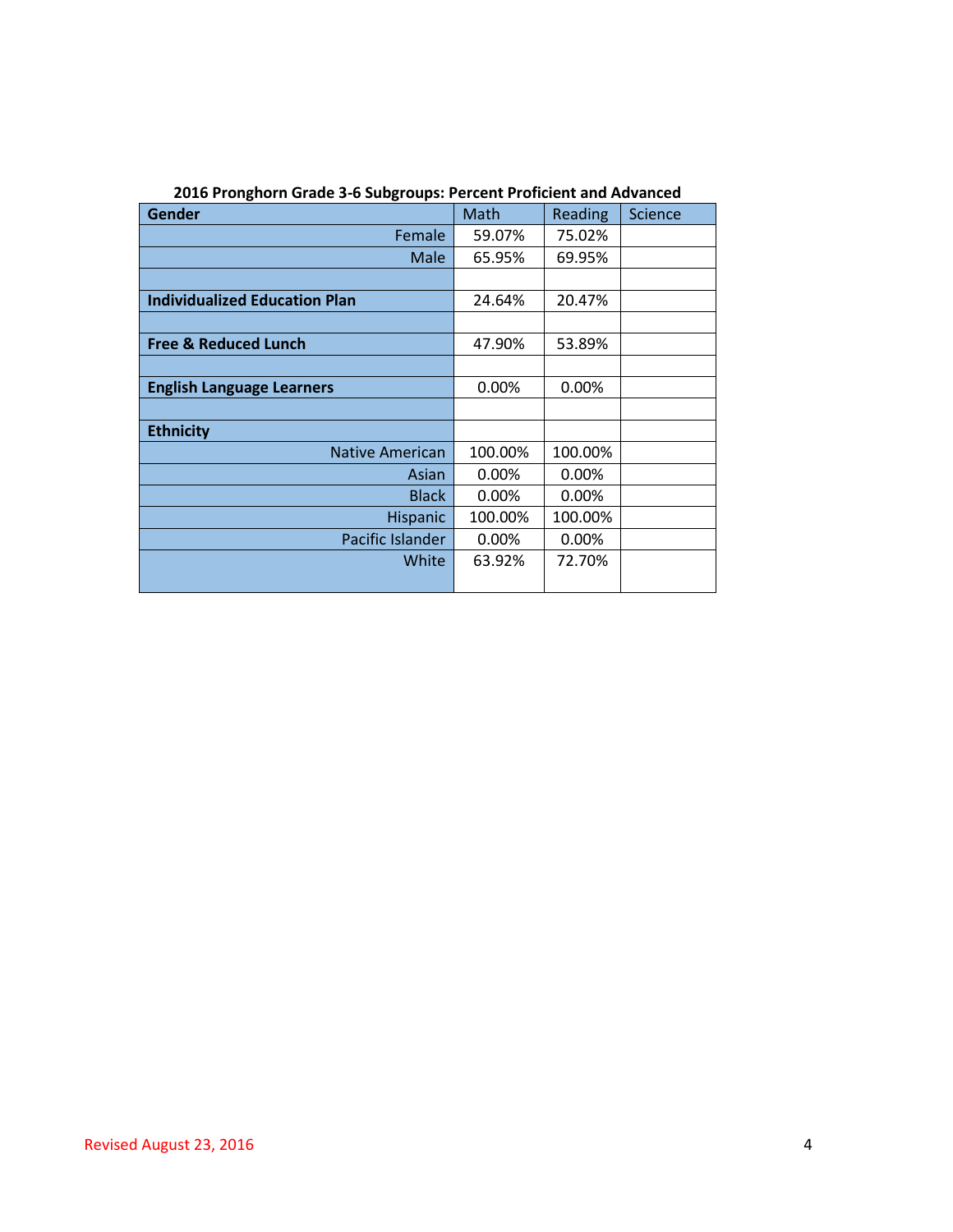#### **Pronghorn Elementary 2016 Results Based on Student Achievement Goal #1 of District's Strategic Plan**

Students will demonstrate proficiency or growth as measured by district assessments.



#### **Spring 2016 MAP Math Assessment Results: Grades K - 6**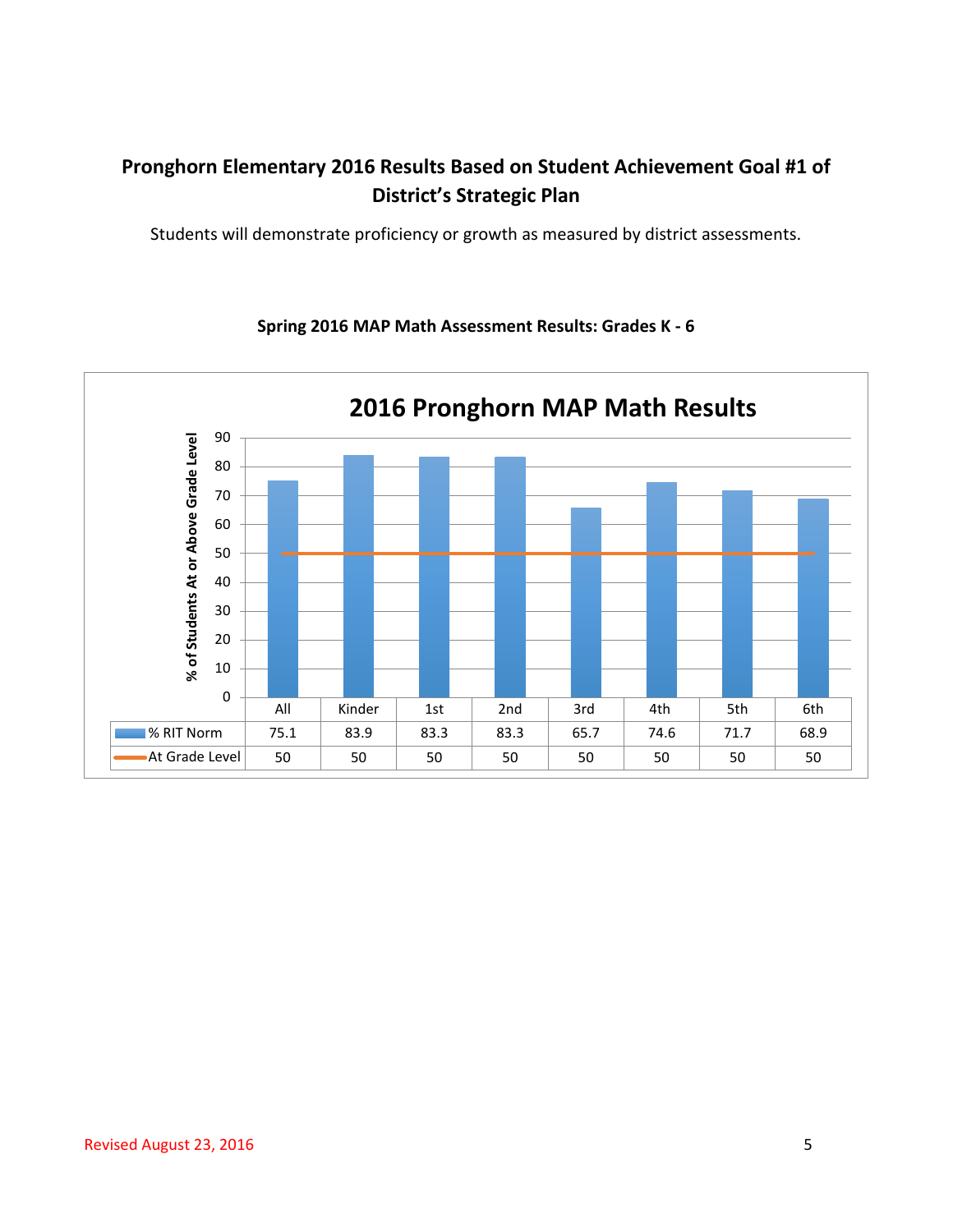

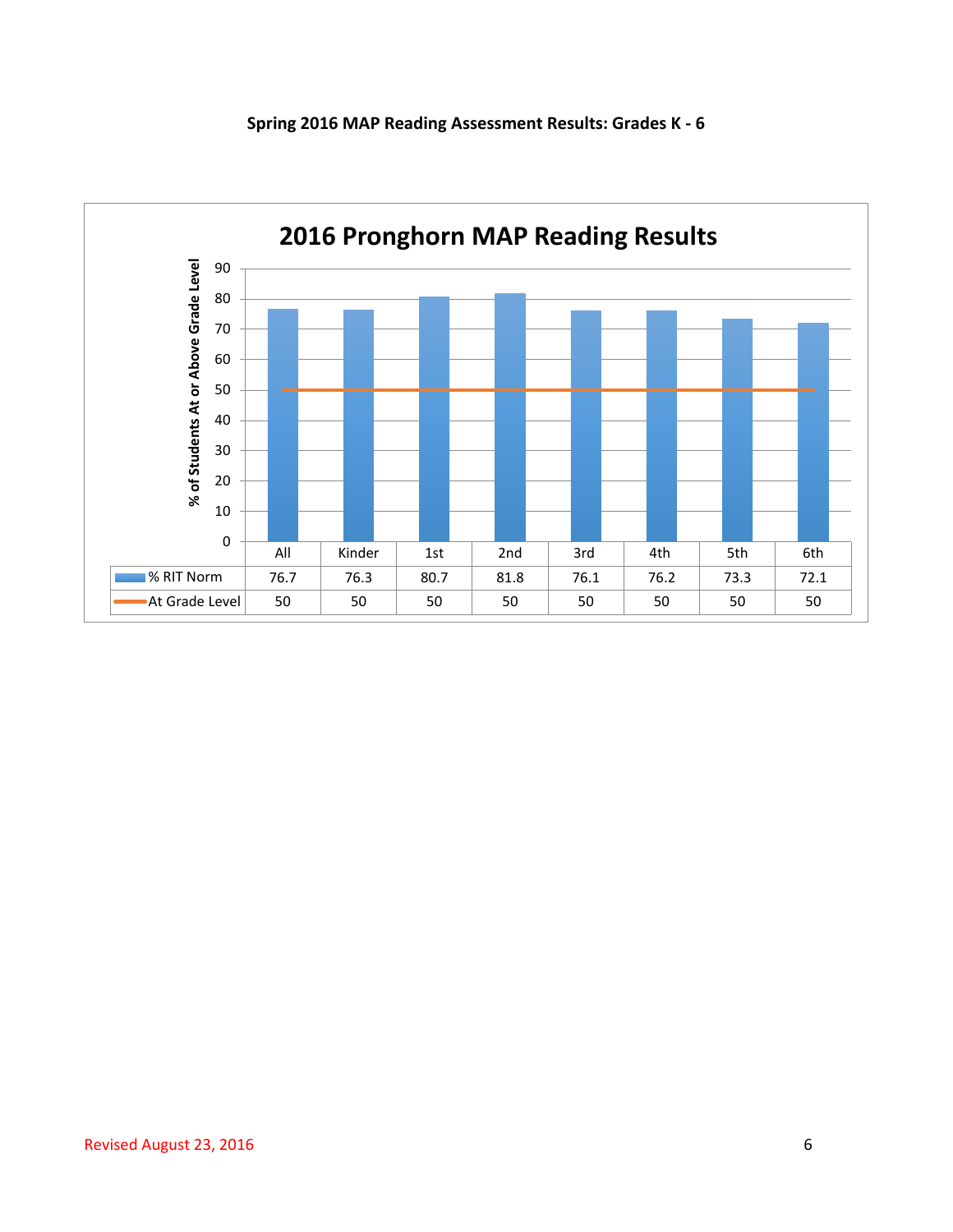

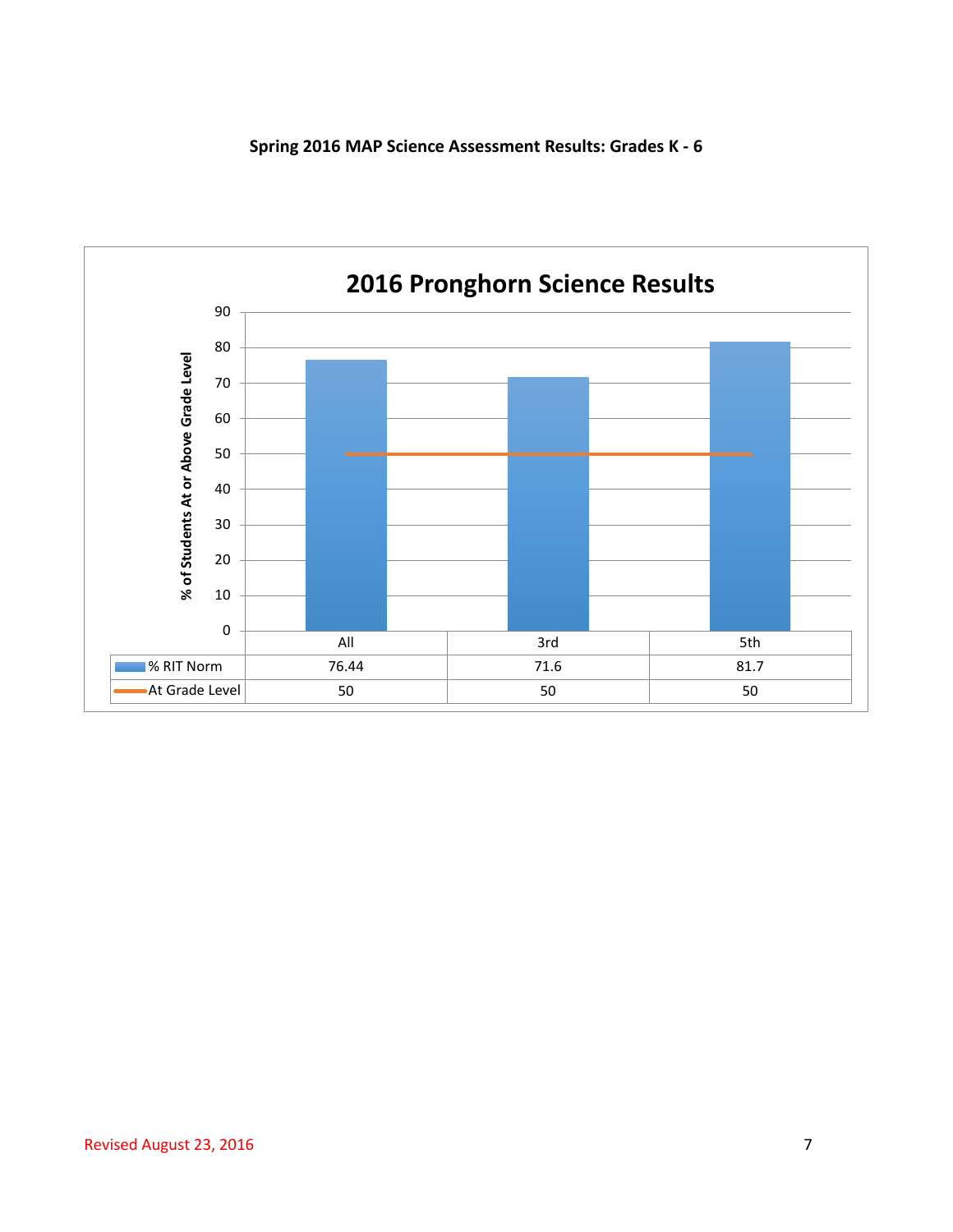

**Spring 2016 MAP, Reading, Math, and Science Assessment Results: Grades K - 6**

#### **Summary Points:**

- **Pronghorn students performed well above grade level norms in all grades (K-6)**
- **Overall, Pronghorn students showed good growth in math and reading**